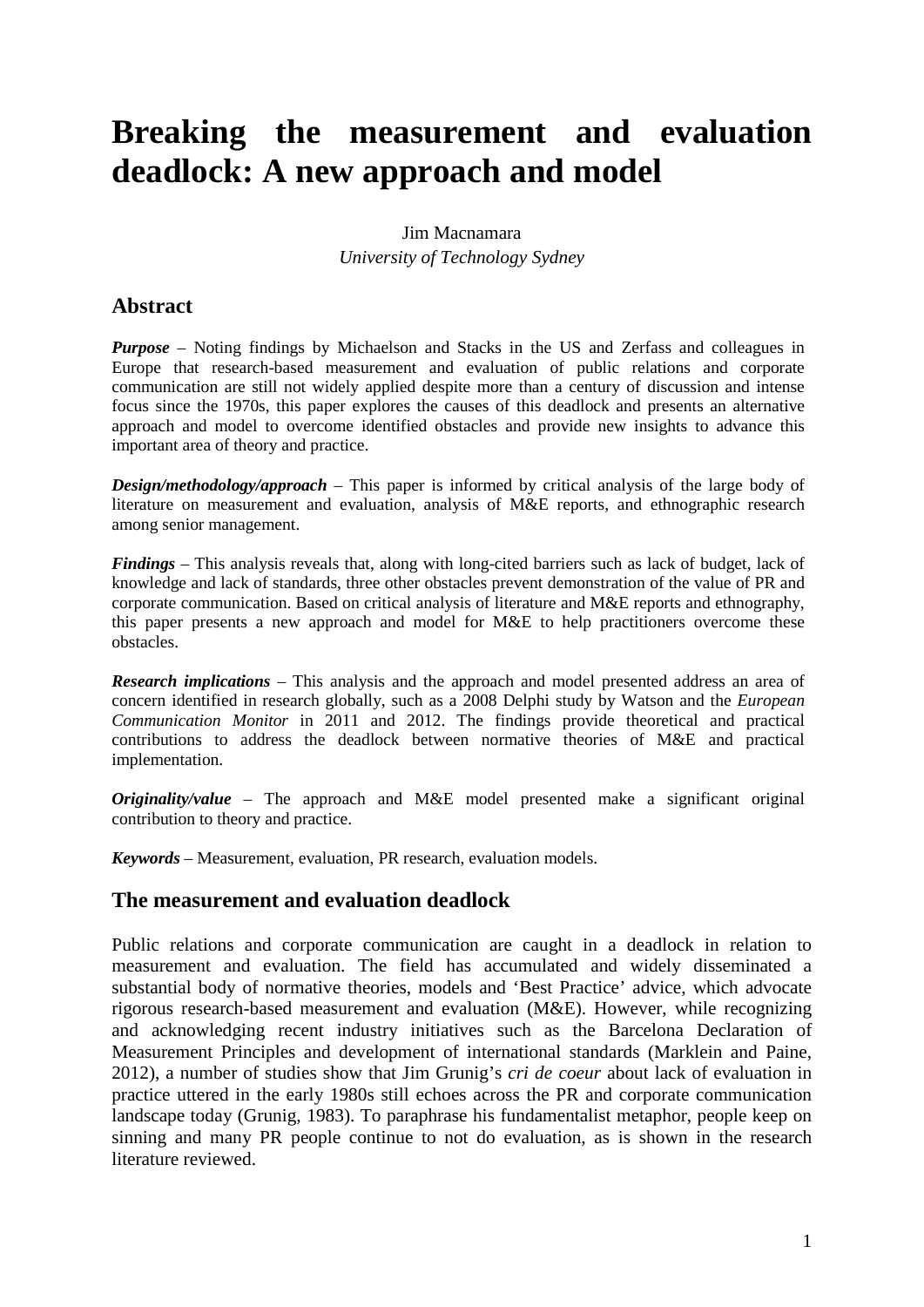The paradox evident in the substantial body of research literature, theories and models on one hand, and lack of implementation on the other, and its existence over many decades, indicate that the failure of many practitioners to conduct measurement and evaluation is no longer a lag as practice catches up to research, nor a temporary problem being overcome with the passage with time. The deadlock that is evident suggests there are obstacles or barriers that have not yet been identified and which need to be addressed. While some obstacles to effective implementation of M&E have been recognized, these do not adequately explain the deadlock, as strategies to address or circumvent them have been presented, as discussed in the following. Hence, it is argued here that further research and rethinking are required to 'get to the bottom' of the measurement and evaluation dichotomy and identify a 'circuit breaker' to resolve the deadlock and establish a pathway to progress. This is a challenging undertaking, but one which must be addressed by scholars concerned about the impact of their research on practice, industry and communities.

# **M&E theories and models – 50 plus years of literature**

An extensive body of literature on the importance of M&E and various methods for its implementation has been established and will only be summarized here, as it has been reviewed in detail in a number of analyses including Watson (2012) and Likely and Watson (2013). Measurement and evaluation have been practiced in basic forms such as media monitoring since the nineteenth century before the term public relations came into use (Lamme and Russell, 2010). For instance, Watson (2012) reported that the first press clipping agencies were established in the US and UK in the late 1800s. Focus on a research-based approach to measurement and evaluation dates back to Edward Bernays, identified in much (albeit US) PR literature as the "father of public relations" (Guth and Marsh, 2007, p. 70). Watson points out that, whereas fellow US PR pioneer Ivy Lee regarded his practice as an art, Bernays saw PR as an applied social science which should be planned using opinion research and "precisely evaluated" (2012, p. 391). Likely and Watson also note the use of opinion research by Arthur Page in the early twentieth century (2013, p. 144).

Following the work of Bernays, Page and other pioneers, published literature on the importance of research for measurement and evaluation of PR began to proliferate in the late 1950s when the second edition of Cutlip, Center and Broom's *Effective Public Relations* was published. After referring to the importance of public opinion research in the first edition (Cutlip and Center, 1952), their second edition in 1958 added evaluation as the fourth step in the 'PR process' after "fact-finding, planning and communicating" (Hallahan, 1993, p. 198).

Shortly after, Cutlip, Center and Broom presented their Planning, Implementation, Impact (PII) model (Cutlip *et al*, 1985), which has been widely disseminated and discussed since in PR textbooks and practical manuals as well as scholarly literature. Likely and Watson (2013), Watson (2012), and Watson and Noble (2014) identify a major focus on M&E from the 1970s. Likely and Watson say a conference organized and chaired by Jim Grunig at the University of Maryland in 1977 was a "prime catalyst" for scholarly attention to M&E, as well as a special issue of *Public Relations Review* on 'Measuring the effectiveness of public relations' published in the same year. Other landmark publications in the "flowering of research" that occurred in the 1970s and the early 1980s included the work of Broom and Dozier (1983) and Dozier (1984, 1985), along with Grunig's continued advocacy (Grunig, 1979, 1983) and that of some leading practitioners such as Walter Lindenmann of Ketchum (1979, 1980).

In a pioneering book on PR research published in the late 1980s, Pavlik (1987) compared measurement and evaluation to the Holy Grail – a view echoed by L'Etang in the twenty-first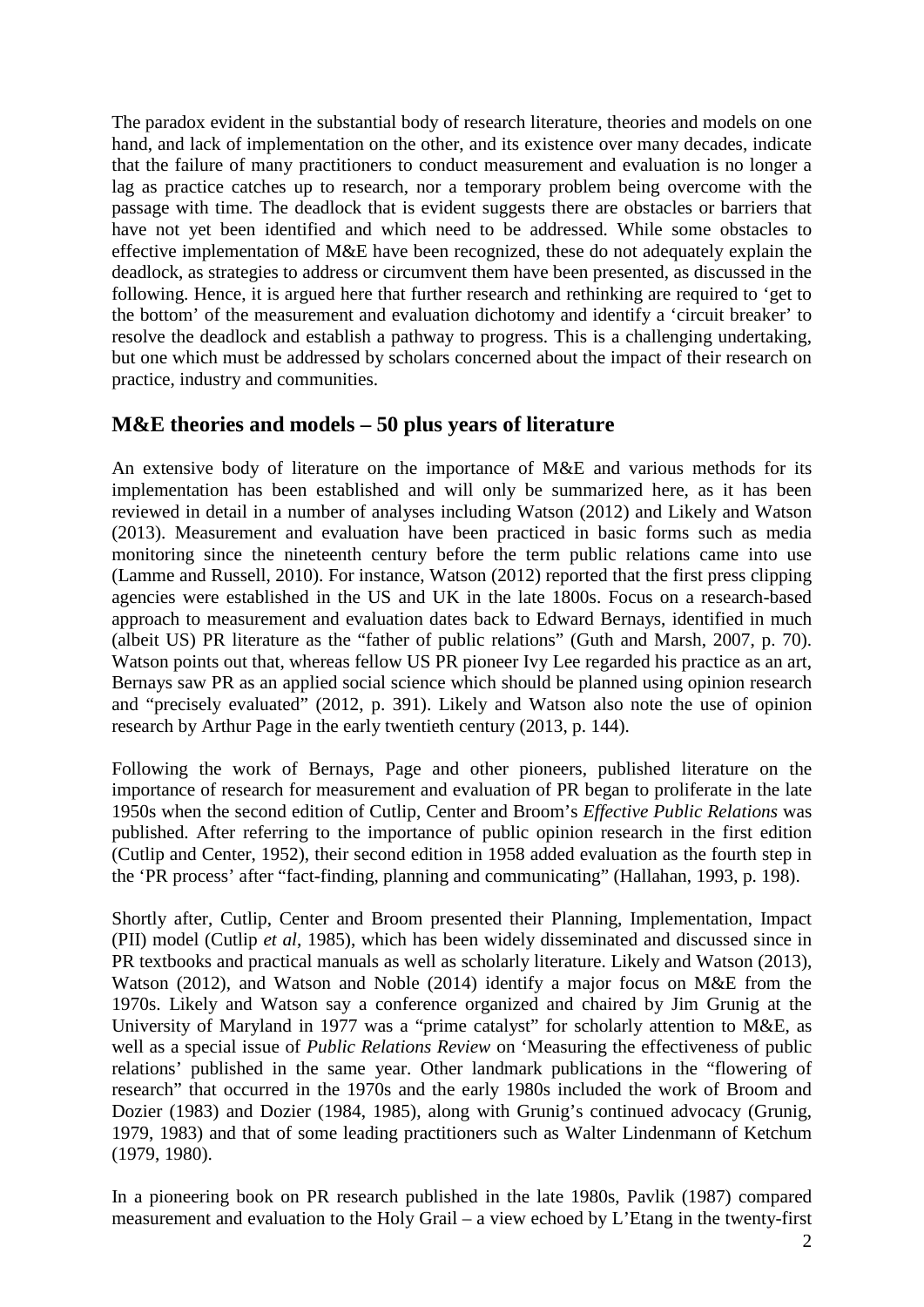century when she noted that "evaluation has become and remains something of a 'holy grail' for public relations" (2008, p. 26). This was followed soon after by another landmark book on research for measurement and evaluation of PR and corporate communication, *Using Research in Public Relations: Applications to Program Management* by Broom and Dozier (1990). These two specialist books on research for PR, along with general PR texts such as Grunig and Hunt's (1984) seminal *Managing Public Relations*, meant that clear guidelines on methodology and methods for M&E were available to academics and practitioners by 1990.

Following the PII model, a number of other models of PR research for measurement and evaluation were published in a period of escalating development of M&E literature during the 1990s, including the Macro Model of Evaluation (Macnamara, 1992, 1999), which evolved into the Pyramid Model of PR Research (Macnamara, 2002, 2012); the PR Effectiveness Yardstick (Lindenmann, 1993); the Short Term Model and Continuing Model of Evaluation (Watson, 1997; Watson and Noble, 2014, p. 65); and the Unified Evaluation Model (Noble and Watson, 1999; Watson and Noble, 2007, 2014). All of these models identify key stages of measurement and evaluation, such as inputs, outputs, outtakes and outcomes, and some identify specific research methods, tools and techniques for calculating and demonstrating the returns from and value of PR and corporate communication.

Industry bodies also began to produce position statements, manuals and guides on M&E. Noteworthy examples included the International Public Relations Association (IPRA) Gold Paper on Evaluation (IPRA, 1994) and the Planning Research, Evaluation (PRE) process developed by the UK Institute for Public Relations (now the Chartered Institute for Public Relations) in 2001 as part of its 'Public Relations Research and Evaluation Toolkit' (Fairchild, 2001; Watson and Noble, 2014, p. 63). Updated since and renamed the 'Research, Planning and Measurement Toolkit' in 2010, this identifies five stages in the practice of PR as (1) conduct research to audit "where we are now"; (2) set objectives; (3) develop a strategy and plan; (4) conduct ongoing measurement; and (5) evaluate results (CIPR, 2011). The Public Relations Society of America (PRSA) has published a range of resources for M&E over the past two decades, most recently reflecting the Barcelona Principles and emerging standards for M&E (see PRSA, 2014). Watson and Noble also note a number of other practitioner-developed models and tools including dashboards and scorecards (2014, p. 72).

The 2000s saw an ever-growing body of epistemological and methodological contributions in relation to M&E. For example, in interviews with CEOs conducted as part of the Excellence study, L. Grunig, J. Grunig and Dozier (2002) used a *compensating variation* approach, which was discussed in the first Excellence study book by Ehling (1992). Compensating variation is based on a simple idea: ask stakeholders how much they would be willing to pay for a non-monetary benefit. For instance, in the case of PR and corporate communication, practitioners can ask senior managers how much they believe a good reputation or positive relationships with key publics are worth to the organization. In the Excellence study, the researchers found that most CEOs readily agreed that PR contributed value to their organization and most could estimate that value in numerical terms – albeit not in financial terms typical of Return on Investment (ROI) methods. CEOs interviewed estimated the average return on investment from PR at 186 per cent and up to 225 per cent under conditions of PR excellence as identified in the Excellence study. Even the least excellent PR departments were estimated to produce a 140 per cent return on investment by their CEOs (p. 109). The Excellence study researchers acknowledged that these are not "hard" precise measures, but argued that they provided "strong statistical evidence of the value of public relations" (J. Grunig, L. Grunig and Dozier, 2006, p. 37). They later concluded that "compensating variation provided the best method known to date to estimate the value of relationships cultivated by public relations" (Grunig *et al*., 2006, p. 35).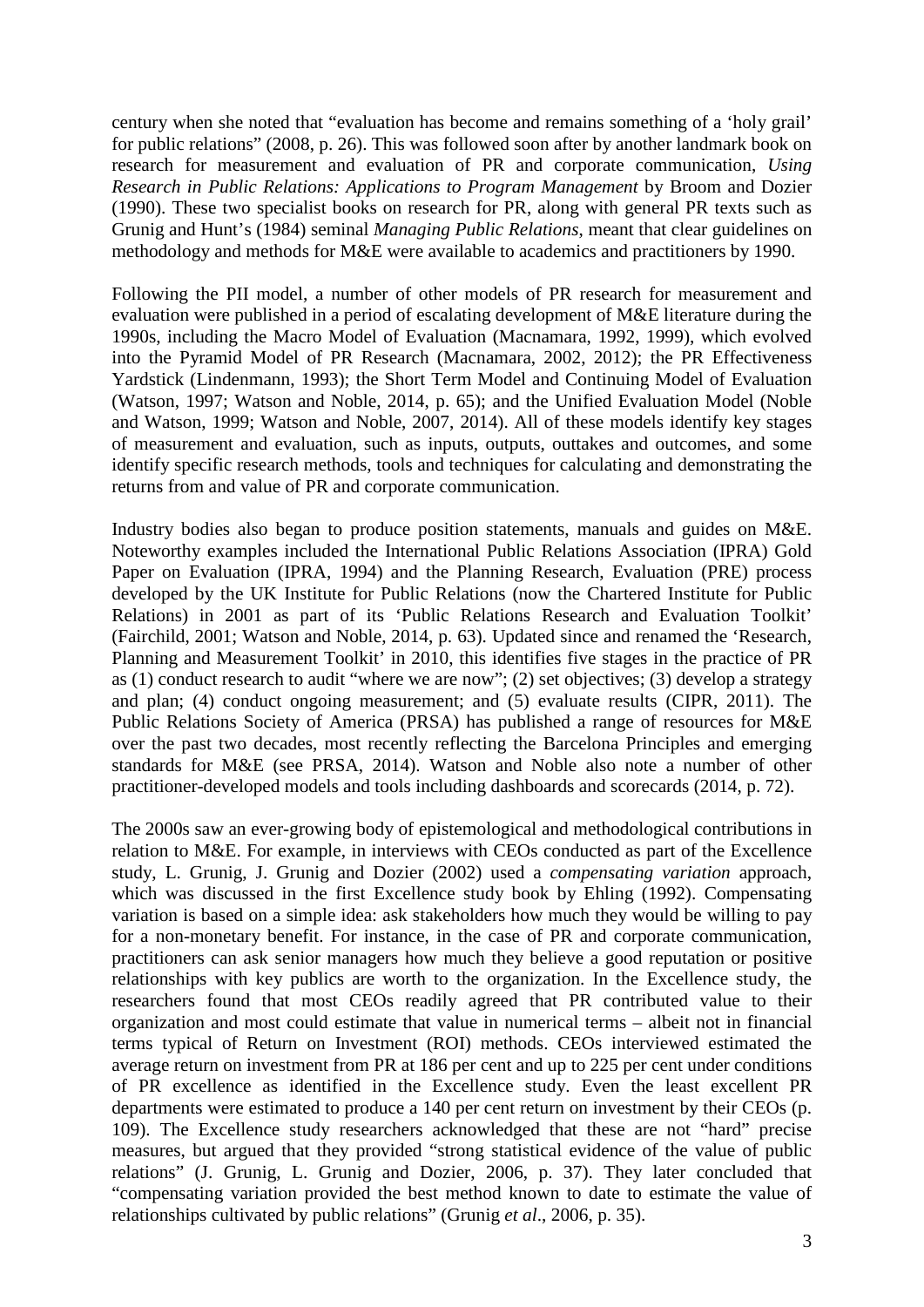A number of other related theoretical concepts also have been advanced, such as Benefit Cost Ratio (BCR) and Cost Effectiveness Analysis (CEA) developed by Likely (2012; see also Likely and Watson, 2013). BCR uses the economic concept of *compensating variation* discussed in Ehling (1992) and Grunig *et al*. (2002, pp.116–21), but takes it a step further by comparing the estimated value of results with the cost of activities. While similar to Return on Investment (ROI), it has the advantage of being applicable to non-financial benefits, as explained by Grunig *et al*. (2006). Yet more widely discussed methods of M&E include *market mix modelling* (Weiner, 2006), *communication controlling* or communication performance management (Zerfass, 2010) and logic models to connect PR processes to organizational outcomes (Macnamara, 2013).

# **M&E implementation**

However, despite extensive discussion of and experimentation with measurement and evaluation for more than a century and intensive focus since the 1970s, a number of studies have shown that most practitioners continue to mostly use informal "seat of the pants" methods (Grunig and Hunt, 1984, p. 77; Pavlik, 1987, p. 91) and sometimes spurious methods. For example, a global study of M&E practices in 2009 found that rudimentary counting of media clippings, subjective internal reviews, and advertising value equivalents (AVEs) were the three most used methods (Wright, Gaunt, Leggetter *et al*., 2009).

Gregory and Watson (2008) noted a "stasis" in M&E and more recently Michaelson and Stacks reported that "public relations practitioners have consistently failed to achieve consensus on what the basic evaluative measures are or how to conduct the underlying research for evaluating and measuring public relations performance" (2011, p. 1). The 2012 *European Communication Monitor*, based on a survey of 2,200 practitioners in 42 European countries, reported that 75 per cent of European practitioners identified inability "to prove the impact of communication activities on organizational goals" as a "major barrier to further professionalization and growth" (Zerfass, Verčič, Verhoeven *et al*., 2012, p. 36).

The industry's struggle with measurement and evaluation continues with social media. A longitudinal study of social media use by PR and corporate communication practitioners from 2006 to 2012 by Wright and Hinson (2012) found that 54 per cent measured what external publics said about them in blogs or other social media (i.e., monitoring and content analysis), but only 26 per cent reported that they measure the impact of social media communication on the formation, change and reinforcement of attitudes, opinions and behaviour.

# **Identified obstacles to M&E**

A number of alleged obstacles or barriers to implementing research-based M&E have been identified by practitioners and scholars, particularly lack of budget (i.e., cost), lack of knowledge or expertise, and lack of standards, as well as some others such as lack of employer interest, complexity, and lack of connection to organizational outcomes. Notwithstanding some validity in these claims, strategies for overcoming most have been widely discussed, as noted in the following.

## *Lack of budget (cost)*

Despite frequent claims that practitioners cannot do M&E because of lack of budget (Wright *et al*., 2009), Lindenmann (2001) pointed out that "research doesn't have to put you in the poorhouse". In a paper with that title, he listed seven suggestions for doing research in highly cost-effective ways, including omnibus surveys, self-administered mini-surveys of small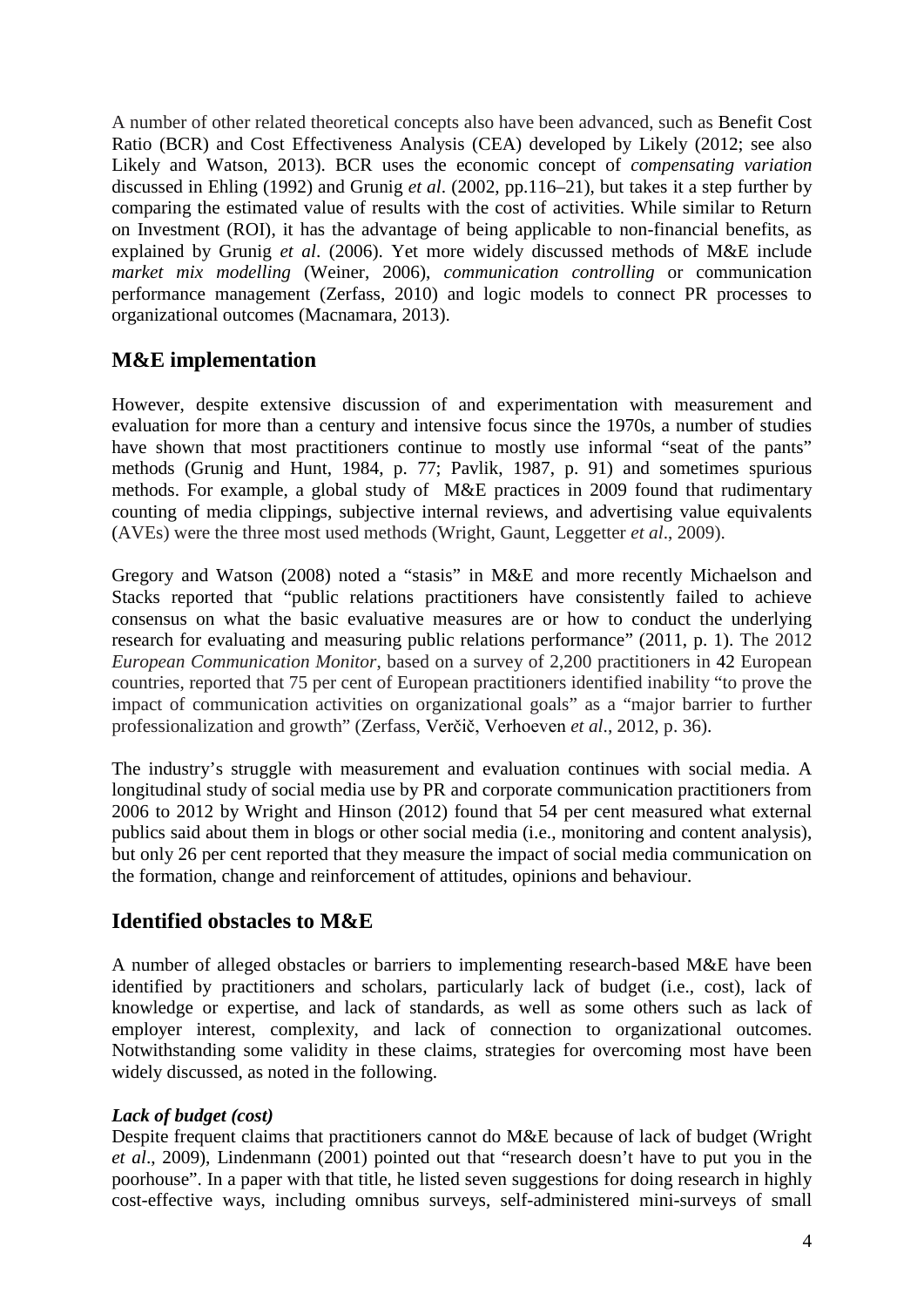samples, and online surveys. The Pyramid Model of PR Research (Macnamara, 2002, 2012) lists a wide range of informal and formal methods for M&E, including a number of low-cost and even no-cost methods such as case studies, consultative groups, online feedback forums, response mechanisms and self-administered e-surveys. Furthermore, with industry studies showing steady growth in PR budgets after a temporary decline during the Global Financial Crisis – e.g., an 8 per cent average growth worldwide in 2012 (ICCO, 2013a) – lack of budget is revealed as an excuse rather than a reason for lack of M&E.

## *Lack of knowledge*

A number of scholars have concluded that a primary obstacle to implementation of researchbased M&E is lack of knowledge (e.g., Cutler, 2004; Walker, 1997; Watson and Noble, 2007; White and Blamphin, 1994), also expressed as a "lack of expertise" (Baskin, Hahn, Seaman and Reines, 2010, p. 111). Cutler commented that "understanding and application of appropriate methodology is a major issue for public relations researchers" (2004, p. 372). Watson and Noble (2007) noted that practitioners largely operate as technicians, rather than as managers or strategists and need to "break the technician mould" (p. 46). Jim Grunig reaffirmed his view that lack of knowledge of research methods among practitioners is a major obstacle in a 2014 interview as part of a 'Thought leaders' in PR measurement' series, saying "the one variable that consistently explains why public relations people do what they do is their level of knowledge" (Grunig, 2014, para. 4).

In response to calls for increased knowledge of research, PR educators have focussed on research methodologies and methods in undergraduate and graduate education. Studies informing this increased emphasis include the 2006 Commission on Public Relations Education report, which recommended that undergraduate education include "research and results measurement" (VanSlyke Turk, 2006, p. 6) as well as research being a core component of graduate education (p. 7). In addition to emphasizing research in academic graduate programs focussed on preparing students for a research career, the Commission on Public Relations Education (2012) report on standards for masters degrees recommended providing "social science research and evaluation knowledge and skills" (p. 4) and incorporating "research methods" as a core curriculum component (p. 12) in professional Masters degrees.

Professional institutes and associations in number of countries also have introduced professional development short courses in research and numerous conferences, seminars and workshops open to practitioners as well as academics highlight measurement and evaluation – e.g., annual summits on measurement instigated by Katie Paine in the US and subsequently sponsored by the Institute for Public Relations (IPR) and the annual International Summit on Measurement in Europe organized by the Association for Measurement and Evaluation of Communication (AMEC). It can be argued that practitioners have had ample opportunity over the past decade or two to gain knowledge of research for M&E.

## *Lack of standards*

Wright *et al*. (2009) identified a lack of standards as a further obstacle cited by practitioners for lack of M&E. More recently, Michaelson and Stacks (2011) reported that more than twothirds of practitioners believe a common set of standards for measurement and evaluation are necessary, and a 2013 survey of practitioners similarly reported that 66 per cent of PR professionals cited "lack of standards as the biggest problem with PR measurement" (Ragan/NASDAQ OMX, 2013). As Michaelson and Stacks noted, standards are important as they allow "comparative evaluations" over time and they ensure appropriate methods are used (2011, p. 4).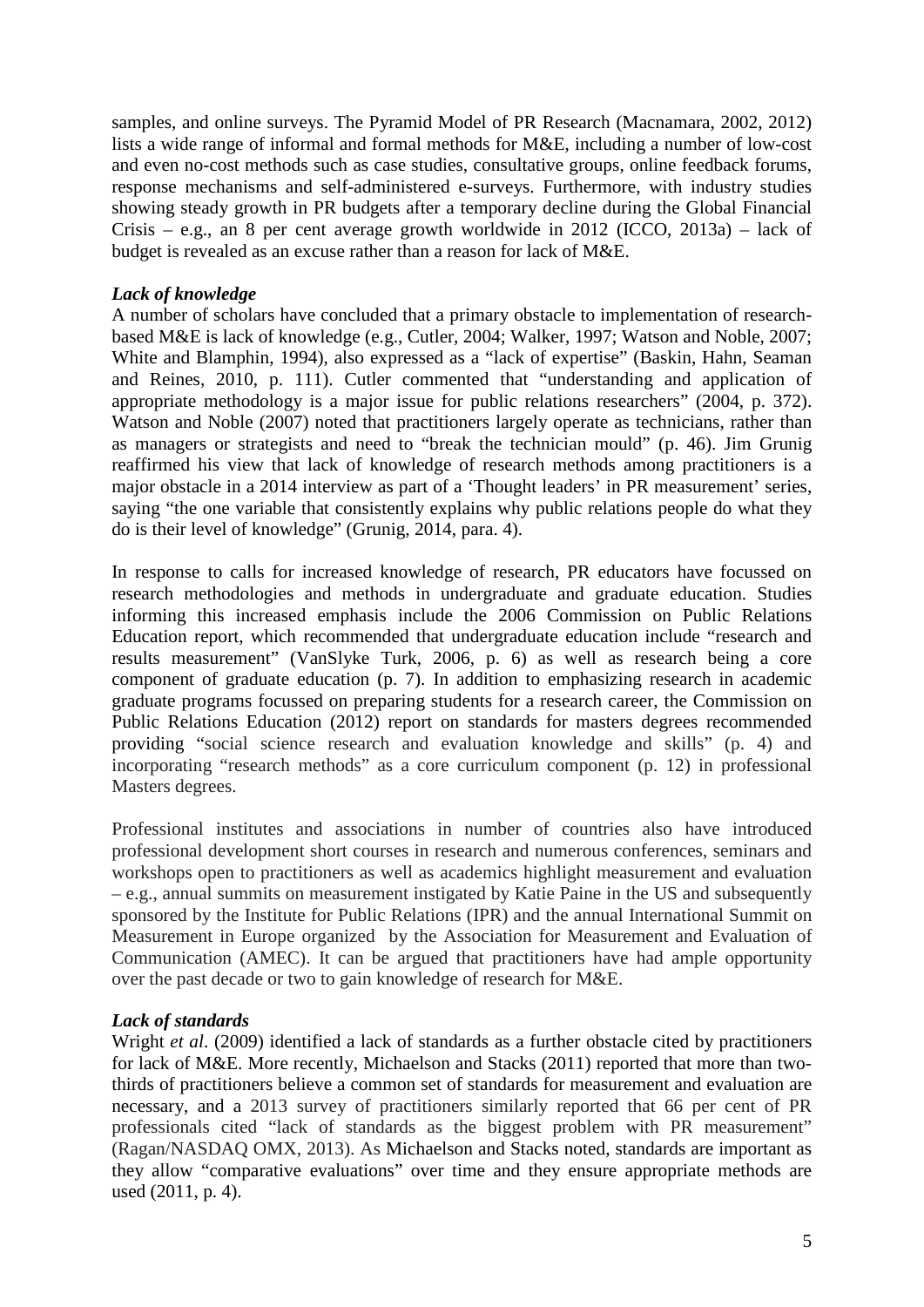A series of international initiatives was launched in 2011 under the auspices of the Coalition for Public Relations Research Standards established by AMEC, IPR and the Council of PR Firms (CPRF). The "march to standards" expanded in 2012 to include the Social Media Measurement Standards Conclave and involved 11 professional PR and communication organizations worldwide, as well as consultation with five media and advertising industry bodies and eight companies representing employer perspectives. While inconsistencies in definitions, terminology and methodology remain and signs of a continuing theory-practice gap continue in that the "march to standards" has included limited input from academic researchers to date (Macnamara, 2014), some significant progress has been made in developing standards.

#### *The myth of the 'silver bullet'*

A further obstacle identified by a number of researchers has been the search by practitioners for a 'silver bullet' (Gregory and White, 2008; Likely and Watson, 2013, p. 156), a single simple method of M&E. However, this has been denounced by scholars and their colleagues – e.g., Skelley and Ziviani (2012) in the AMEC 'PR Professionals Definitive Guide to Measurement'. A vast body of academic and professional literature points to the need to apply recognized social science and interpretative research methods for M&E.

#### *Lack of interest among employers*

A study of European providers and consumers of measurement and evaluation by Baskin *et al*. (2010) found some evidence to support anecdotal claims by practitioners that employers do not want advanced M&E. Research reported in this paper will address this alleged obstacle and show that this too can be averted – albeit with a change in approach.

Review of academic and professional literature indicates that a vast amount of knowledge and advice have been disseminated over the past 50 plus years and that identified obstacles to M&E have been largely addressed. The dichotomy illustrated by the lack of application in spite of the extensive body of theories, models and methods, suggests that there is something more going on than recognized in the literature to date. This concern spurred the research reported in this paper and led to the alternative approach and model presented.

# **Methodology**

This conceptual paper is based on three concurrent stages of qualitative research. First, it is substantially informed by critical analysis of scholarly literature on measurement and evaluation, as well as professional literature published by industry institutes and associations such as Institute for Public Relations (IPR), national PR bodies in several countries such as the Public Relations Society of America (PRSA), the Chartered Institute for Public Relations (CIPR), the Public Relations Institute of Australia (PRIA), and the International Association for Measurement and Evaluation of Communication (AMEC). While it is traditional in scholarly papers and articles to focus on academic literature, the intersection of scholarly and professional literature provides a useful site at which to examine theory-practice alignment and/or gaps and identify obstacles encountered or perceived by practitioners in applying theories and models. A full comparative analysis of the two fields of literature was not undertaken, but a substantial body of discussion comprised of more than 250 journal articles, book chapters, professional articles and reports published over a 37-year period was examined to inform a rethinking of measurement and evaluation.

Second, this study included a review of 30 measurement and evaluation reports on PR and corporate communication produced for organizations. These comprised a convenience sample, based on reports that were available to the researcher<sup>[1](#page-16-0)</sup>, but they were all reports of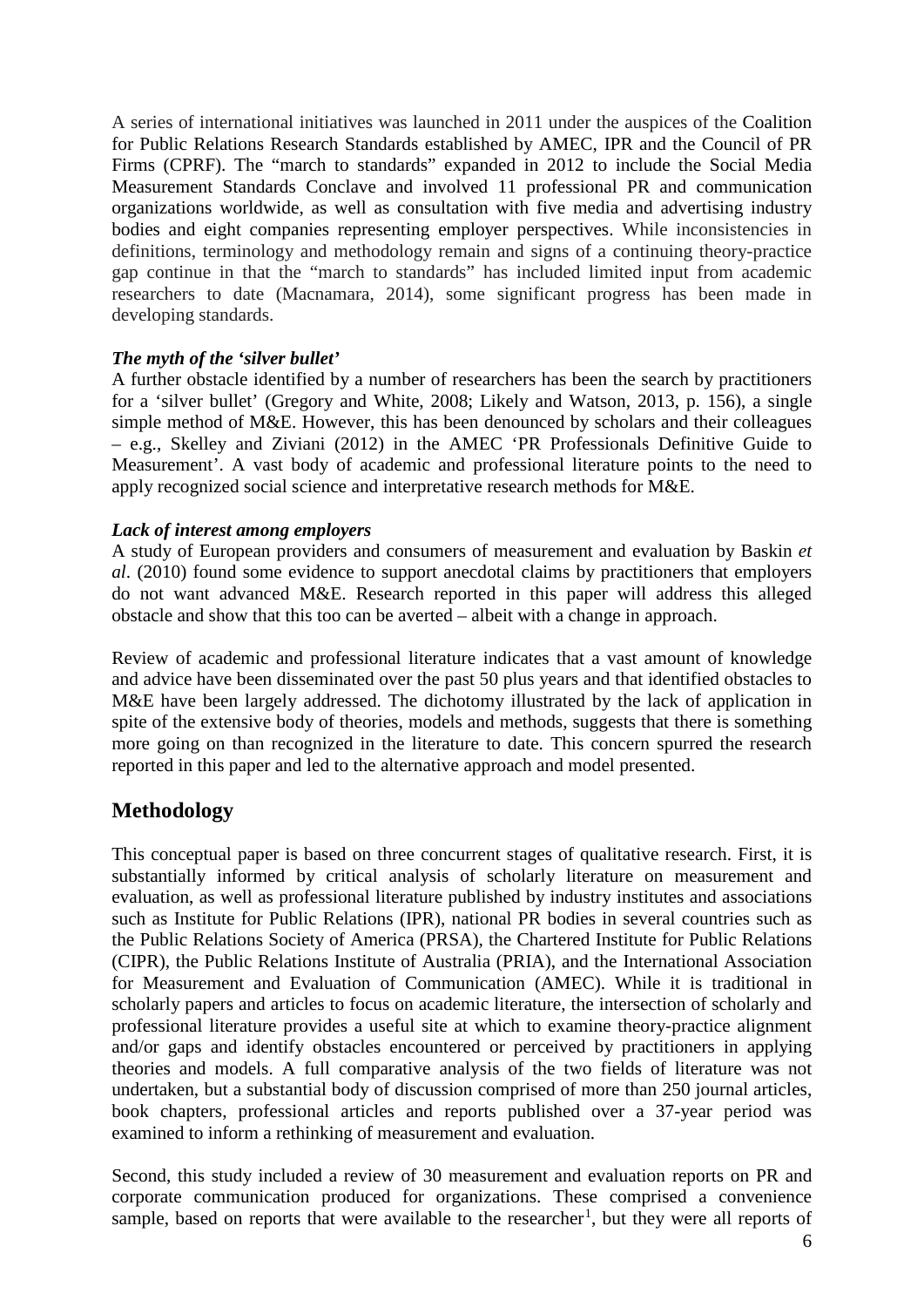formal evaluation attempts of substantial campaigns or programs. Furthermore, they were broadly representative, as the reports were produced by or for a mix of major corporations, government agencies, international PR consultancies, and/or specialist measurement and evaluation service providers, and all were produced since 2005 – most since 2010 – so they reflect contemporary practice.

Third, this analysis drew on observations and ongoing 'conversations' with senior management on the 'employer/client side' conducted as ethnographic research over several years while working as an independent adviser<sup>[2](#page-16-1)</sup> on measurement and evaluation. While conducted semi-formally, rather than as formal interviews, this ethnographic component afforded an 'insider' perspective based on observation, conversations and interpretation during an extended period of field work. Tedlock notes that ethnographers "live in" a group under study for an extended period of time which she cites as "two years ideally" (2008, p. 151). This stage afforded direct access to CEOs, heads of marketing, and heads of communication employing external agencies in six organizations. Anonymity was provided to senior managers participating, but it can be disclosed that all worked with major national or international companies or organizations.

The literature review, analysis of M&E reports and ethnographic observations and conversations were conducted over a period of more than three years in total, which also afforded time for applying *reflectivity*. In a qualitative context this is considered an advantage, as it allowed considerable opportunity for 'mulling over' the data. Significant conclusions emerged from reflection, which were not apparent in initial analysis of the literature or M&E reports. Triangulation of the three data sets and reflection yielded the following findings.

## *Limitations*

The qualitative nature of this research means that conclusions and findings are not generalizable, and some limitations resulting from the convenience sample of M&E reports is acknowledged. Hence, the discussion, conclusions and recommendations are presented as a conceptual paper and further empirical testing of the proposed approach and models presented here is necessary. However, the concepts advanced have been shared and discussed with scholars and practitioners at conferences including the 2014 International Summit on Measurement and agreed to be worthy of broader debate and further research.

# **Findings – Three hidden obstacles to overcome**

This qualitative research identified three obstacles to effective measurement and evaluation beyond those most extensively discussed in the literature. One of these has been noted by other researchers, although not examined in detail, while two others do not appear in a search of M&E scholarly and professional discussion. These are briefly explained and then an approach and model to overcome them is proposed.

#### *Victims of the 'Enlightenment'*

A substantial obstacle that becomes evident in examining academic literature and reviewing M&E reports is the focus on science as the primary source of knowledge, a tendency that is buried deep in the belief systems and psyche of Western societies as a result of the Renaissance and the so-called 'Enlightenment' that laid the foundation for the industrial revolution and modernism. This results in an overwhelming use of quantitative methodology, which dominates the research landscape generally (Newman and Benz, 1998) and is influential in the dominant paradigm of PR (L'Etang, 2008, pp. 12, 249) as well corporate and marketing communication (Damon and Holloway, 2005). As L'Etang notes, PR has been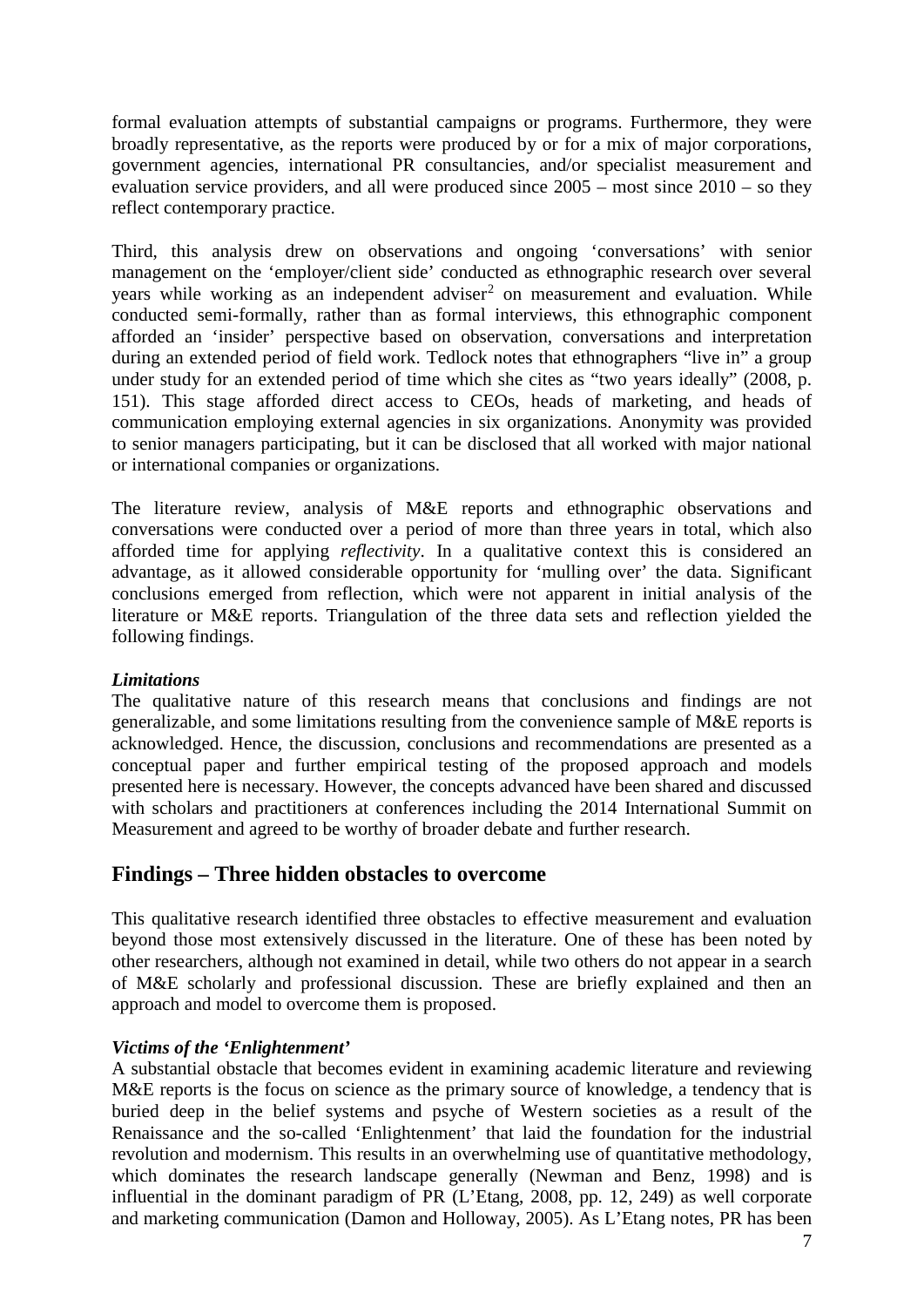promoted as a 'science' (2008 p. 249), suggesting generalizable truths and numerical precision are attainable and able to explain its function and effects. Indicative of this epistemological and methodological bias is the positioning statement of the major PR industry research organization, the Institute for Public Relations (IPR), which commits the institute to "the science beneath the art", clearly prioritizing science over the humanities.

As is well known, science and 'the scientific method' of research involve (1) the collection of empirical data and evidence using systematic quantitative methodology, and (2) analysis using deduction and logical rational reasoning. The language of quantitative research, the primary tools of which are derived from mathematics, is numbers representing counts, percentages, levels, degrees, weights, variances, and other factors.

Social science, while being concerned with human society and social issues, followed the scientific approach of natural science in its search for legitimacy and credibility in a modernist world. Early psychology and sociology relied heavily on quantitative data such as demographics and measures from scientific experiments to try to understand, influence and even control how humans think and behave. While the positivism of science and early social science has softened, modernist and late modern societies have continued to seek what political scientist Stephen Coleman calls the "seemingly unassailable aura of scientificity" (2013, p. 29) through classification, compilation and quantification using numbers.

Few if anyone would deny that science has brought substantial benefits to humankind. However, a corollary of the rise and celebration of scientific and social scientific knowledge has been a lessened focus on the third major approach to scholarship and knowledge creation – the *humanistic* perspective (Littlejohn and Foss, 2008). While acknowledging that numbers have "a rigor and logic" about them, John Durham Peters says that numbers have "a serene indifference to the world of human things" (Peters, 2001, p. 435). What Coleman, Peters and many other contemporary critics of modernism, positivism and behaviourism in the social sciences are challenging are (1) the reductionist processes of science which limit knowledge to certain types of observable data; (2) the notion of *commensurability*, a belief that diverse qualities can be measured by a common standard and reduced to a metric; and (3) the underpinning claim of the scientific method to *objectivity* achieved through *detachment* (Coleman, 2013, p. 29). As well as being reductionist, scientific research is purportedly conducted from a dispassionate perspective, detached from all human subjectivity and emotion. Therein lay its greatest limitation as a method for studying human communication.

As the extensive literature on human communication, public relations, and related fields shows, key outtakes and outcomes of communication and interaction include:

- *Perceptions*, such as reputation and brand attributes;
- *Attitudes*, such as goodwill, support, or intention to buy;
- *Opinion*, which involves attitudes but is often publicly expressed, whereas attitudes may remain latent;
- *Trust*;
- *Engagement*;
- *Loyalty*;
- *Relationships*; and
- *Behaviour*, such as buying, joining, voting, getting fit, advocacy in relation to a product, service or cause, and so on.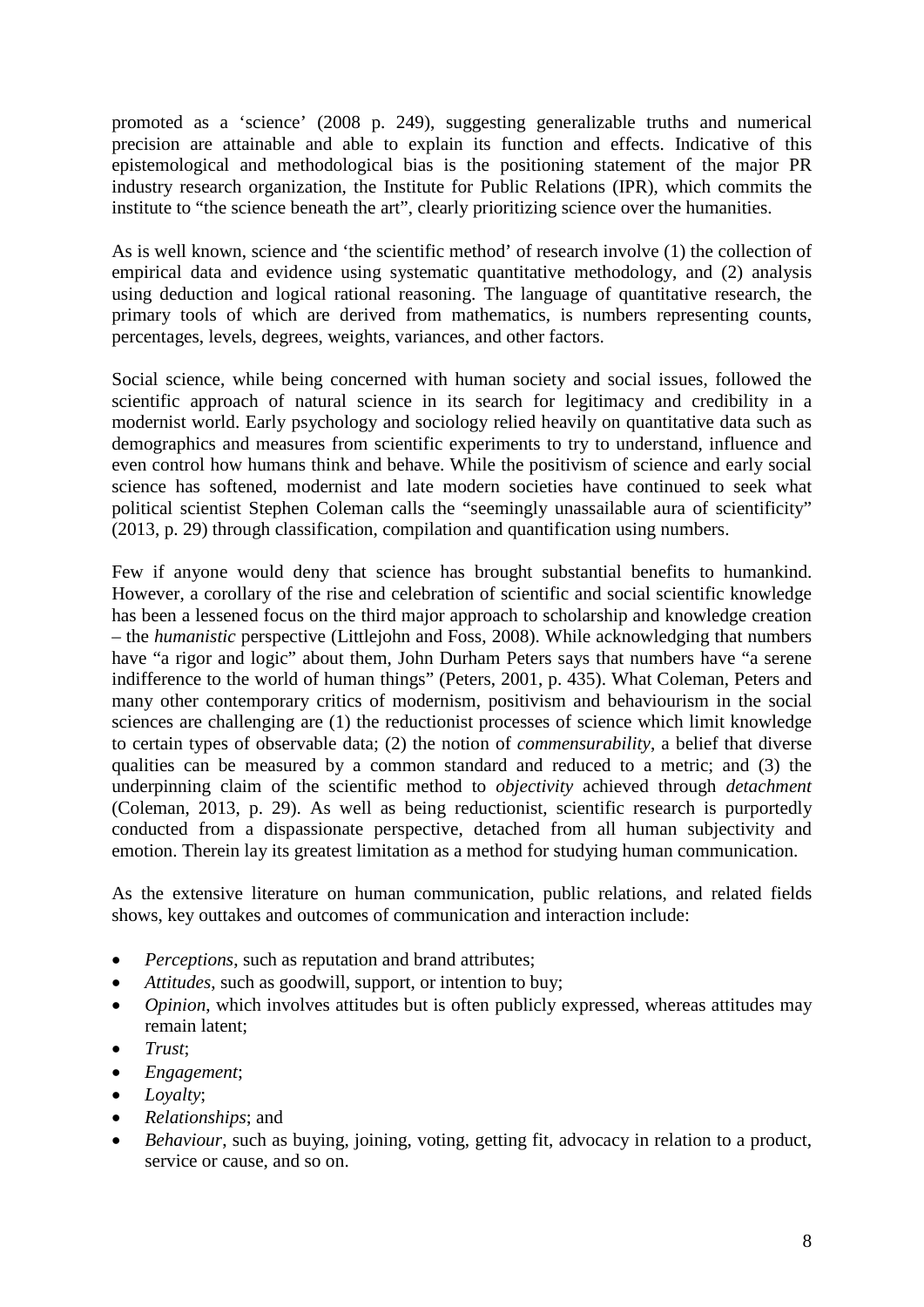Even a cursory review shows that most of these outtakes, outflows and outcomes are human interpretations and feelings, not independently and objectively observable phenomena. Even observable behaviours are heavily influenced by hermeneutics and affective as well as cognitive processing. That is to say, interpretations and feelings are based on emotion as well as rational logical reasoning. They are subjective, not objective. They are socially, culturally and contextually constructed, not scientific facts. They are infinitely variable and diverse, not stable phenomena. They are humanistic, not scientific. As such, they do not yield easily to numerical quantification and are simplistically represented in arbitrary scales and ratings.

As a number of scholars have noted, researchers and practitioners need to challenge the dominant quantitative paradigm and liberate PR and corporate communication from the straightjacket of positivist science to allow their true value to be revealed by complementing and supplementing quantitative research with insightful qualitative methods.

#### *The conflation of measurement and evaluation*

A second critically observed barrier to demonstrating the outcomes and value of PR and corporate communication is that 'measurement and evaluation' are widely spoken in the same breath and seen as conjoint and even concurrent processes – or even the same thing. For example, while making valuable contributions to the field, many of the texts cited in the literature review refer to both measurement and evaluation and do not clearly distinguish the two processes (e.g., Baskin *et al*., 2010; Likely and Watson, 2013; Michaelson and Stacks, 2011; Watson, 2012). Professional texts likewise fuse the two processes together (e.g., McCoy and Hargie, 2012). Watson and Noble (2007, 2014) are among the few to specifically define evaluation as distinct from measurement (e.g., 2014, pp. 17–19) and they point out significant inconsistency in the literature as well as noting that, like research methods, understanding of evaluation "is firmly rooted in social scientific research methods" (p. 17). However, notwithstanding their recognition of the importance of evaluation – not only measurement – models and methods presented under 'Evaluation and communication psychology' (Chapter 2) and 'Evaluating structures and processes' (Chapter 5) focus primarily on measurement techniques and methods (i.e., research) and do not adequately explain evaluation.

Other PR and corporate communication texts use the title 'research and evaluation' (e.g., Cornelissen, 2011, p.124; van Ruler, A. Verčič and D. Verčič, 2008), or simply 'evaluation' (e.g., Cutlip, Center and Broom, 2009; Wilcox and Cameron, 2010), but similarly focus mainly on measurement/research methods and metrics. Watson's late 1990s conclusion that there is "considerable confusion" about what constitutes evaluation remains true today (1997, p. 284) and the conflation of evaluation with measurement at a conceptual and practical level is problematic.

While supporting Watson and Noble's (2014) rejection of summative notions of evaluation – i.e., that it is something done at the end of a program – and supporting their and others' view that evaluation should be linked to formative processes of planning, evaluation nevertheless has distinct qualities that are quite different to measurement and research. Whereas measurement, which literally means taking measures, is a two-stage research process involving data and data analysis, both the Oxford and Merriam-Webster dictionaries define evaluation as "to judge" or "making a judgement" about the value of something (Merriam-Webster, 2014b; Oxford Dictionaries, 2014b).

Value is a perception. While it may be guided by various metrics, such as Key Performance Indicators (KPIs), scorecards or dashboards, value is ultimately a human judgement made from a perspective, such as that of organization management or a stakeholder. Researchers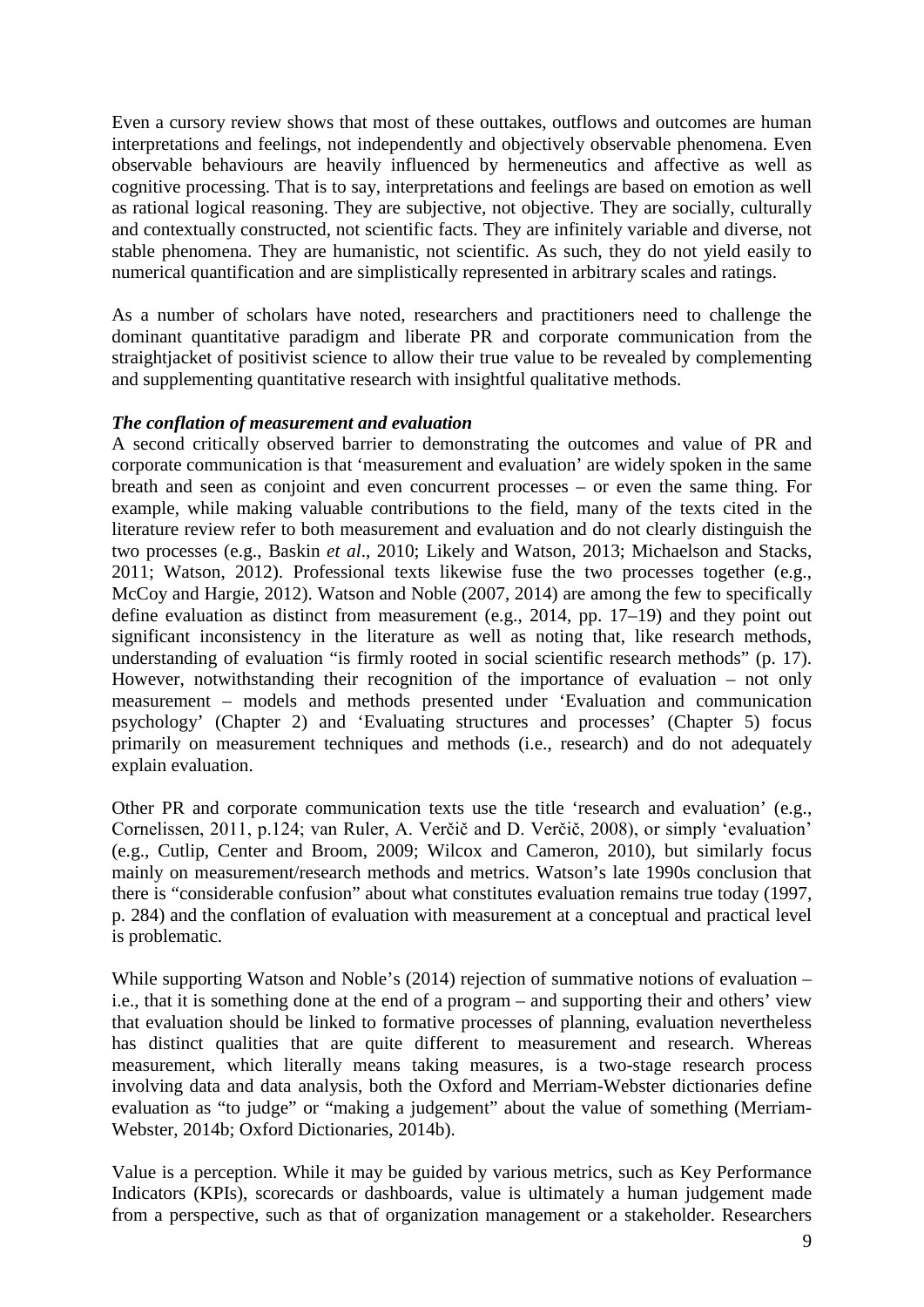and practitioners developing and propagating metrics that claim to show the value of PR and corporate communication will do well to bear in mind Murray and White's interviews with "chief executives and chairmen" of major organizations which found that most "intuitively" valued PR (2005, p. 4). Grunig *et al.*'s (2002) compensating variation evaluations were also estimates based on the perceptions of CEOs gleaned from interviews. The significance of *unconflating* measurement and evaluation, along with the importance of qualitative research, will be further illustrated in discussing an alternate approach in the following section. But before that, one further obstacle compounds the M&E deadlock and informs a new approach.

## *Looking backwards*

Measurement and evaluation, often conflated and conducted concurrently, or even seen as the same process, are typically implemented as shown in Figure 1. Early findings from measurement are used for fine-tuning a program or campaign, and evaluation is undertaken primarily for reporting and performance management. In this approach, measurement and evaluation are focussed on looking backwards, and discussions with employers indicate that this is one of the most serious obstacles to successful implementation of measurement and, in particular, evaluation.

Findings primarily used for reporting past activities



Early findings used to fine-tune campaign

Figure 1. Traditional M&E approaches which blur and conflate measurement and evaluation.

Recognition of this obstacle helps explain the troubling contradiction in the M&E debate that, despite management rhetoric in relation to accountability and demonstration of results, practitioners report that employers often do not want rigorous measurement and evaluation, or are not prepared to pay for it. As noted Baskin *et al.* (2010), many users of PR feel that they have sufficient information about what was done in the past. Others feel that 'what's done is done' – the past cannot be changed, so why dwell on it? Discussions with senior management conducted as part of this study found further evidence that employers do not want to pay for what they feel they already know (e.g., intuitively or anecdotally) and what cannot be changed in most cases. Conversely, they indicate that they are more likely to pay for what they don't know and what can change the future. Without prompting, several made the point that their primary focus was the future and challenged researchers and practitioners to "tell me what I don't know". Some senior management also perceives current measurement and evaluation practices as little more than self-justification and *post-hoc* rationalization by PR and communication practitioners.

A backwards looking focus was confirmed in analysis of M&E reports. Only two of the reports examined contained a section discussing how findings of measurement could beneficially inform future strategy. All focussed primarily on presenting metrics in relation to past activities and these were overwhelmingly *output* metrics, such as volume of media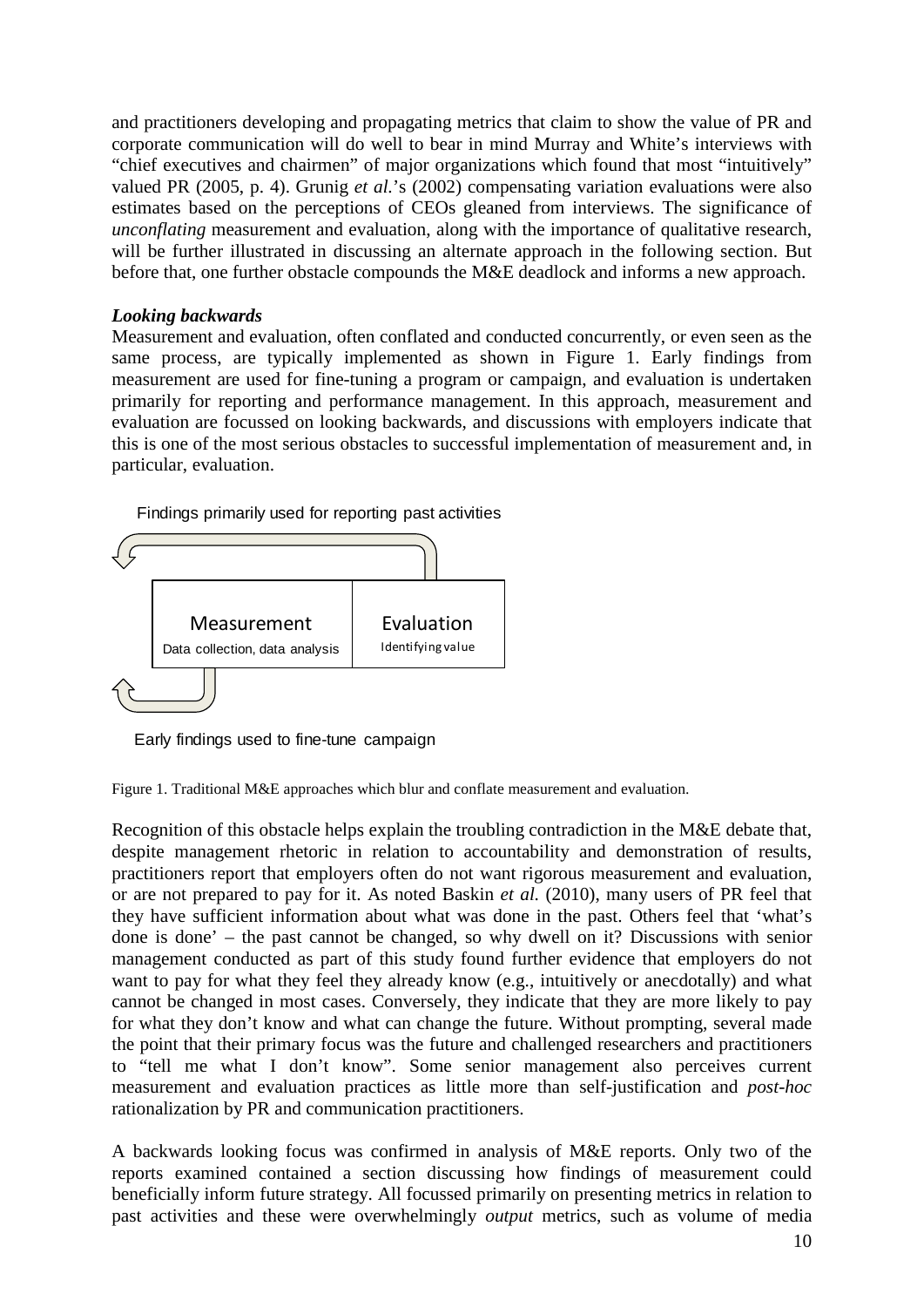articles; impressions, number of messages disseminated, audience reach, and volume of social media 'follows', 'likes' and 'shares'. While this sample was small, the findings reflect studies of M&E practices reported by Wright *et al*. (2009), Michaelson and Stacks (2011), and others.

Based on the findings of critical analysis informed by the literature, M&E reports studied, ethnography, and considered reflection, the following alternative approach and model for measurement and evaluation are proposed for discussion and further research.

# **A new approach and model for measurement and evaluation**

#### *Measurement*

As noted extensively in the literature, the first stage of measurement and evaluation involves research, incorporating data collection and data analysis to provide metrics and analytics (meaningful patterns of data). The first element of a new approach to M&E, as discussed previously, is that it should in most cases include *qualitative* as well as quantitative research.

#### *Analysis*

The second key characteristic of a new approach and model is designed to address two things that limit with the M&E approach symbolized in Figure 1. When evaluation is undertaken as part of, or immediately after measurement, it is limited and narrow in terms of the data analyzed. It is usually focussed exclusively on *endogenous* data – the data collected in the specific measurement process undertaken by the organization and does not consider *exogenous* data that may be available. Instead of fusing evaluation with measurement processes, a new approach outlined in Figure 2 proposes two additional stages inserted between measurement and evaluation to produce the MAIE model.

The first of these additional stages is in-depth analysis that not only considers endogenous data, but looks beyond bespoke metrics and analytics to consider other information sources that can be used to triangulate and contextualize measurement metrics such as published research literature, databases including data mining to access publicly available 'Big Data' when appropriate, case studies, historical records, and theories and models – a number of which have been noted in the literature reviewed. This provides (1) a deeper, richer data pool and (2) a focussed process from which to produce findings. Rather than relying only on analysis of measurement data (i.e., metrics collected), this stage should be expanded to involve intensive analysis deploying techniques of *critical analysis* as described in academic literature, but also can include *market analysis*, *competitor analysis*, *business analysis*, and other contextual analysis drawing on the additional exogenous data accessed.

## *Insights*

This deep analysis is proposed for two reasons. First, even before evaluation is attempted, analysis informed by measurement and other data is designed to identify insights that can inform future business or organization strategy – the third stage of this model. Rather than simply reporting past achievements, insights are forward-looking, creating potential for value adding initiatives by the organization, whether these create value through increases (such as in sales, reputation, or employee loyalty) or reductions (such as in costs or risk). Whereas traditional evaluation findings are mostly descriptive, insights involve inferences, predictions, suggestions, and recommendations. Insights might include, for example, identification of a gap left by competitors, an opportunity to seize thought-leadership on an emerging issue, a likely legislative initiative based on patterns of political comment, or a mood swing among stakeholders that can be productively addressed at an early stage. The MAIE model further materializes and operationalizes M&E as part of an integrated *formative-summative* process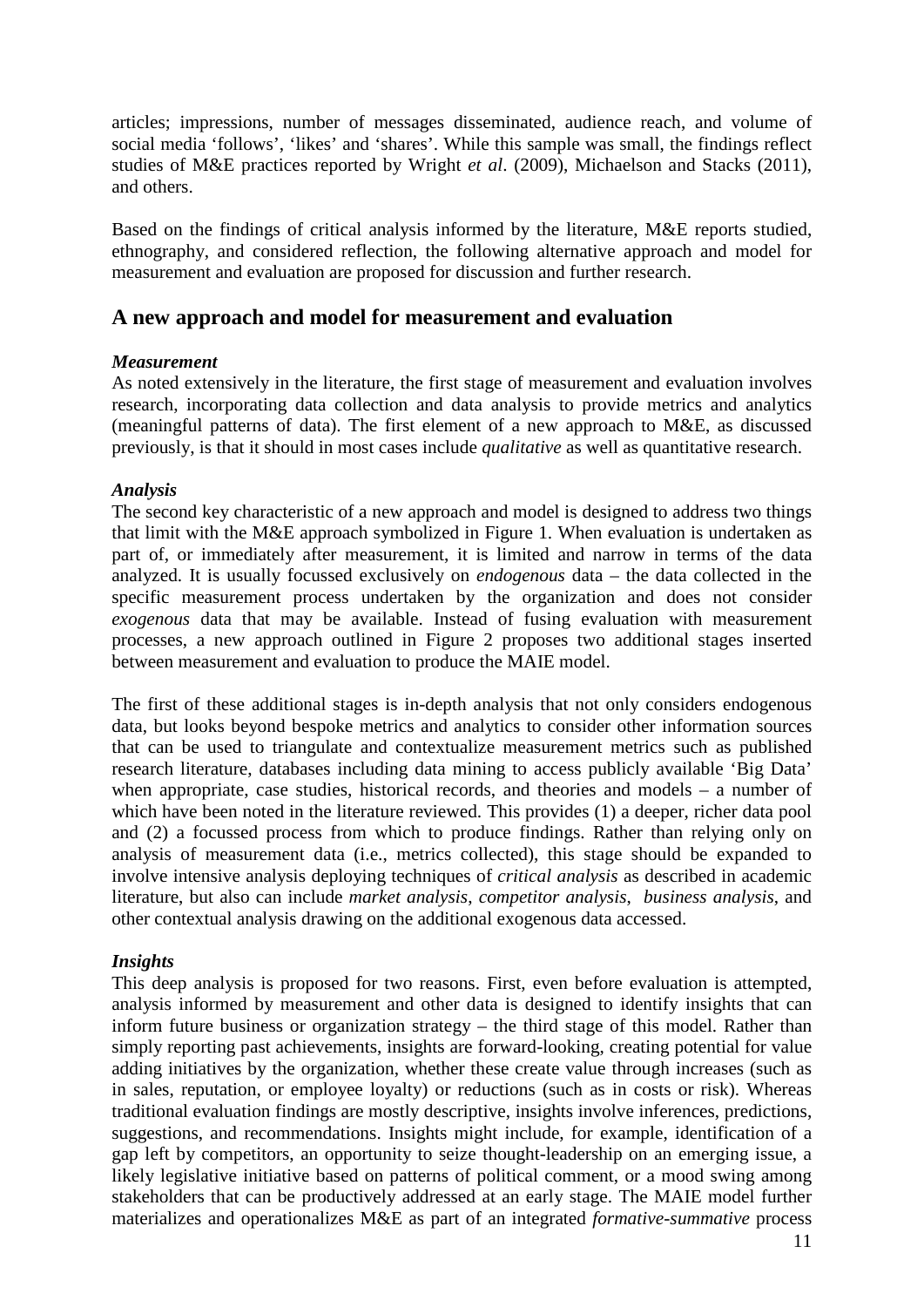as advocated by Broom and Dozier (1990) and Watson and Noble (2007, 2014), rather than a separate post-hoc stage of research.

This forward-looking approach designed to provide insights that contribute to future business or organization strategy and outcomes, as well as inform future PR and communication strategy and performance management, also helps bridge the gap between PR/corporate communication and organizational outcomes, which several studies have identified as a further challenge or obstacle confronting practitioners (e.g., Zerfass *et al*., 2012). Rather than trying to retrospectively link PR to business or organizational outcomes, which can be seen as *post hoc* rationalization, this approach produces positive contributions to the future success of the organization.



Inform strategic planning of next stage

Figure 2. The MAIE model of measurement and evaluation.

Producing insights rather than descriptive retrospective reports adds a further level of complexity, which is already seen as an obstacle by some practitioners (ICCO, 2013b). However, increasing research knowledge among practitioners, already identified as a key step to break the deadlock, could include familiarization with techniques such as *triangulation* of multiple data sets, *comparative* analysis (Frey *et al*., 2000), *team analysis* such as using multiple coders for text and content analysis (Neuendorf, 2002), *data reduction and display* (Miles and Huberman, 1994); *reflectivity* (Ben-Ari and Enosh, 2011), and other sense-making techniques.

#### *Evaluation*

Finally, as a fourth stage after measurement and intensive analysis to produce and present insights, evaluation can be undertaken in a productive way. However, again the approach suggested in the MAIE model is different to traditional practices. Rather than practitioners undertaking evaluation or outsourcing it to a service provider, or conflating it with measurement, it is posited as a collaborative process with management and stakeholders and it must inevitably involve qualitative assessments, given that value is perception. Methods such as *compensating variation* proposed by Ehling (1992) more than 20 years ago and expounded by Grunig *et al*. (2002) more than a decade ago – i.e., simply asking stakeholders what value they see resulting from certain activities – can be relevant and informative in this context.

The effect on evaluation undertaken at this stage should be obvious. Evaluation undertaken post insights is able to capture the value-add provided to management in insights and is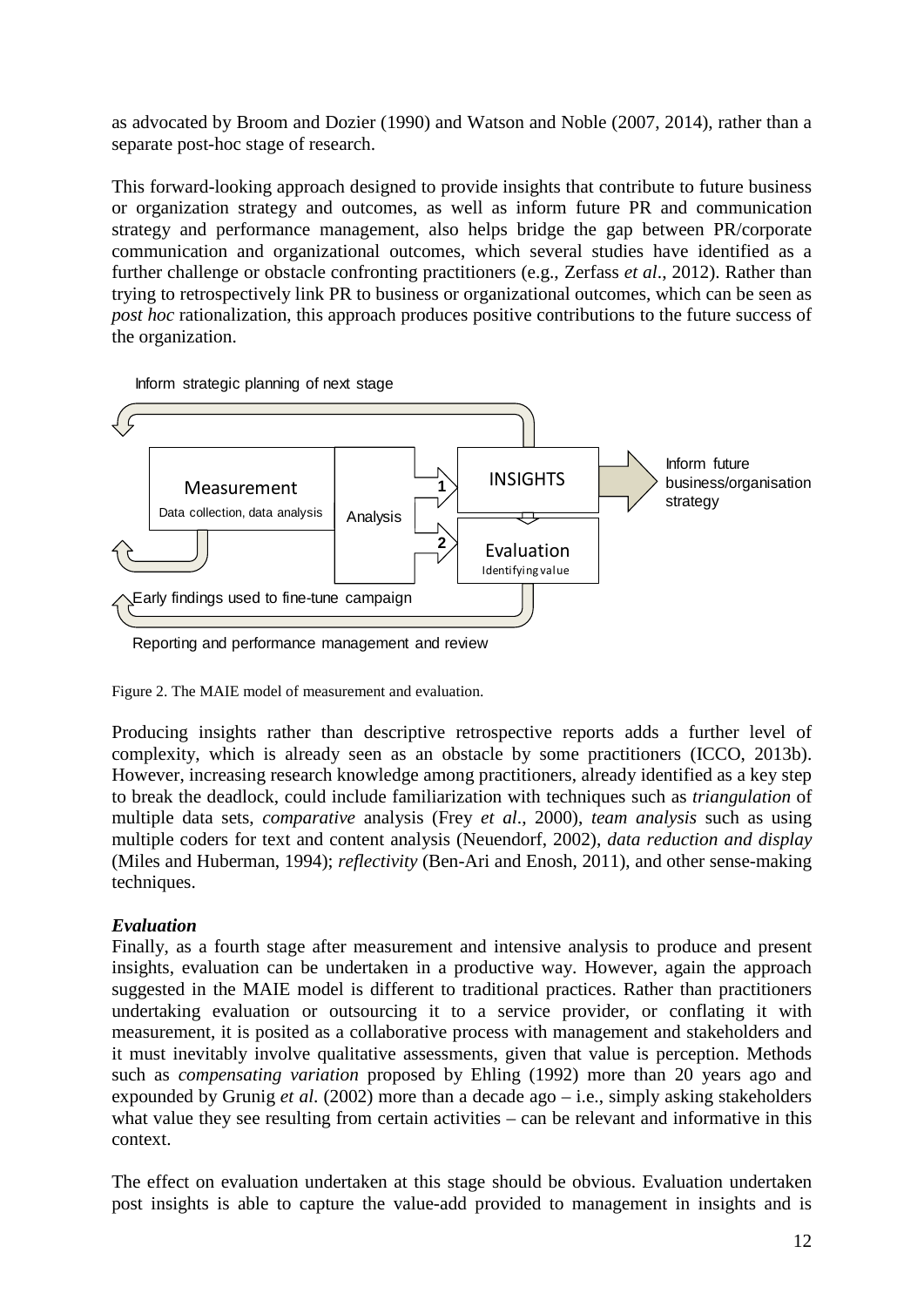therefore likely to reflect a much higher level of appreciation and perceived value among internal stakeholders than retrospective reports. Similarly, insights which recognize external stakeholders' perspectives and lead to organization actions to improve communication and relationships are likely to lead to increased value in the eyes of external stakeholders.

While gaining management support is a key focus of PR measurement and evaluation, consideration of both internal and external stakeholders is important, noting that PR Excellence theory proposes that evaluation should identify the value of PR at *program*, *departmental*, *organizational* and *societal* levels (Grunig *et al*., 2002; Grunig *et al*., 2006). The MAIE model particularly focusses on the two highest levels, which is important as many M&E approaches focus on program and departmental reporting and much still remains to be done at the organizational and societal levels, as noted by Likely and Watson (2013).

# **Conclusions**

This analysis has shown that strategies to overcome commonly cited obstacles to researchbased measurement and evaluation are available, but that three further more fundamental obstacles stand in the way of M&E implementation: (1) over-reliance on quantitative research and a lack of qualitative research; (2) a conflation of measurement and evaluation which fails to recognize their distinctly different processes; and (3) a backwards looking approach which is seen by management as of marginal value, or self-justification and rationalization by practitioners.

To address these, a new approach and model for measurement and evaluation comprised of four key elements is proposed as a contribution to debate. This utilizes qualitative as well as quantitative research and adds to the process a stage of in-depth analysis based on exogenous as well as endogenous data to produce insights that inform future organizational strategy – ideally for the mutual benefit of the organization and stakeholders. Finally, evaluation is undertaken collaboratively with management and stakeholders, recognizing value is a perception, hence utilizing qualitative interpretative data and feedback, as well as 'hard' (i.e., scientific) data that may be available.

# **References**

- Baskin, O. Hahn, J. Seaman, S. and Reines, D. (2010), "Perceived effectiveness and implementation of public relations measurement and evaluation tools among European providers and consumers of PR services", *Public Relations Review*, Vol. 36 No. 2, pp. 105–11.
- Ben-Ari, A. and Enosh, G. (2011). "Processes of reflectivity: Knowledge construction in qualitative research", *Qualitative Social Work*, Vol. 10 No. 2, pp. 152–71, doi: 10.1177/1473325010369024.
- Broom, G. and Dozier, D. (1983), "An overview: Evaluation research in public relations", *Public Relations Quarterly*, No. 28, No. 3, pp. 5–9.
- Broom, G. and Dozier, D. (1990), *Using Research in Public Relations: Applications to Program Management*, Prentice-Hall, Englewood Cliffs, NJ.
- CIPR (Chartered Institute for Public Relations) 2011, "Research, planning and measurement toolkit", available at http://www.cipr.co.uk/sites/default/files/Non-member%20excerpt%202\_0.pdf (accessed 14 June 2014).

Coleman, S. (2013), *How Voters Feel*, Cambridge University Press, New York, NY.

- Commission on Public Relations Education (2012), "Educating for complexity: Standards for a Masters degree in public relations", October, available at http://www.commpred.org (accessed 25 March 2014).
- Cornelissen, J. (2011), *Corporate Communication: A Guide to Theory and Practice*, London, UK, Sage.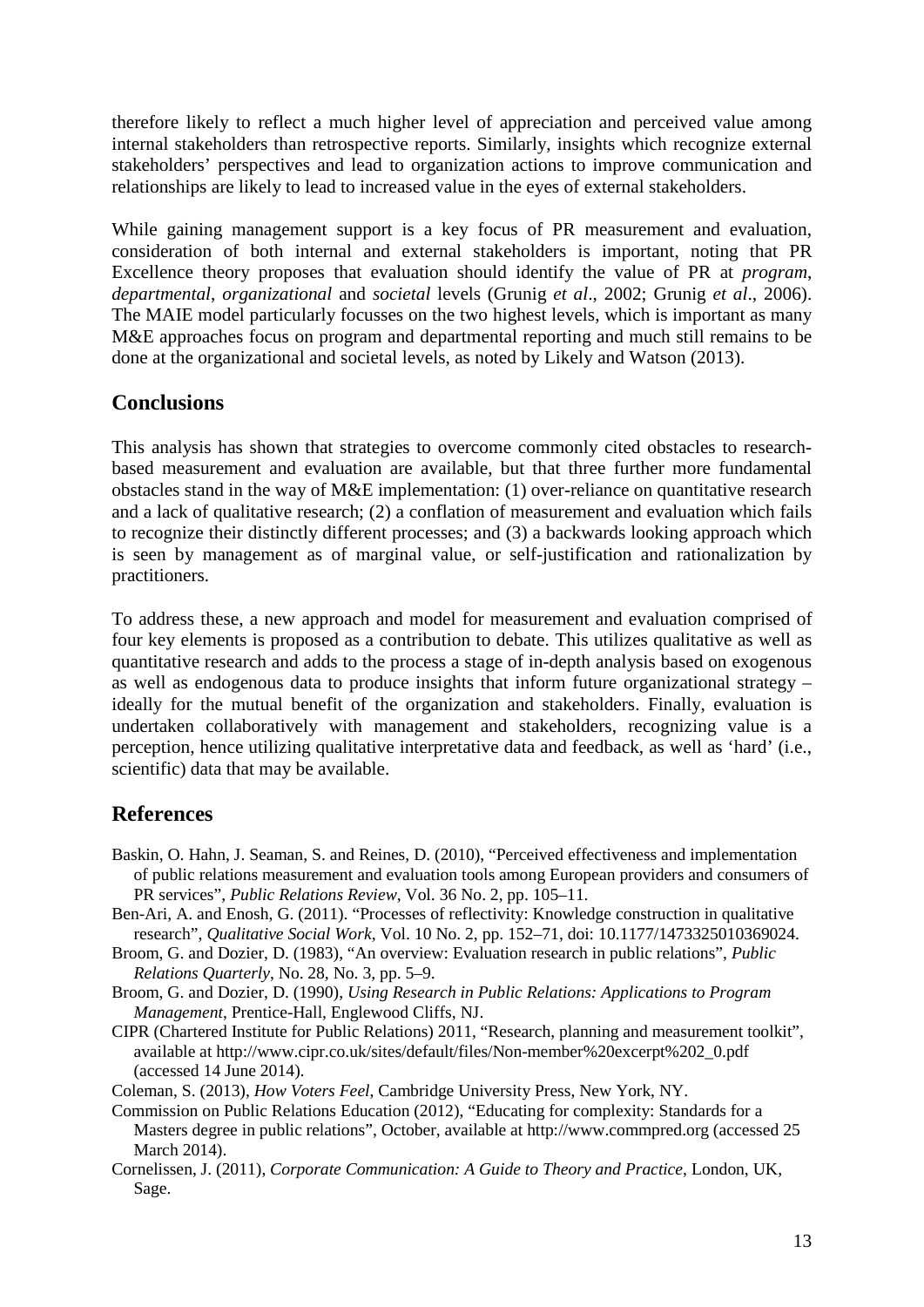- Cutler, A. (2004), "Methodical failure: The use of case study method by public relations researchers", *Public Relations Review*, Vol. 30 No. 3, pp. 365–75.
- Cutlip, S. and Center, A. (1952). *Effective Public Relations*, Prentice-Hall, Englewood Cliffs, NJ.
- Cutlip, M. Center, A. and Broom, G. (1985), *Effective Public Relations*, 6<sup>th</sup> edn, Prentice Hall, Englewood Cliffs, NJ.
- Cutlip, M. Center, A. and Broom, G. (2009), *Effective Public Relations*, 10<sup>th</sup> edn, Prentice Hall, Upper Saddle River, NJ.
- Damon, C. and Holloway, I. (2005), *Qualitative Research Methods in Public Relations and Marketing Communications*, Routledge, London, UK and New York, NY.
- Dozier, D. (1984). "Program evaluation and the roles of practitioners", Public Relations Review, Vol. 10 Vol. 2, pp. 13–21.
- Dozier, D. (1985), "Planning and evaluation in public relations practice", *Public Relations Review*, Vol. 11 No. 2, pp. 17–26.
- Ehling, W. (1992), "Estimating the value of public relations and communication to an organization", in Grunig, J. (Ed.), *Excellence in Public Relations and Communication Management*, Lawrence Erlbaum Associates, Hillsdale, NJ, pp. 617–38.
- Fairchild, M. (2001), "The IPR Toolkit: Planning, research and evaluation for public relations success", Institute of Public Relations, London, UK.
- Frey, L. Botan, C. and Kreps, G. (2000), *Investigating Communication: An Introduction to Research Methods*, Allyn & Bacon, Needham Heights, MA.
- Gregory, A. and Watson, T. (2008), "Defining the gap between research and practice in public relations programme evaluation – towards a new research agenda, *Journal of Marketing Communications*, Vol. 24 No. 5, pp. 337–50.
- Gregory, A. and White, T. (2008), "Introducing the Chartered Institute of Public Relations initiative", *in* van Ruler, B. Verčič, A. and Verčič, D. (Eds), *Public Relations Metrics: Research and Evaluation,* Routledge, New York, NY, pp. 307–17.
- Grunig, J. (1979), "The status of public relations research", *Public Relations Quarterly*, Vol. 20, No. 1, pp. 5–8.
- Grunig, J. (1983), "Basic research provides knowledge that makes evaluation possible", *Public Relations Quarterly*, Vol. 28 No. 3, pp. 28–32.
- Grunig, J. (2014), "Thought leaders in PR measurement", Communicationcontrolling.de, available at http://www.communicationcontrolling.de/en/resources/interviews/thought-leaders.html (accessed 25 March 2014).
- Grunig, J. Grunig, L. and Dozier, D. (2006), "The excellence theory", in C. Botan and V. Hazelton (Eds), *Public Relations Theory II*, Lawrence Erlbaum, Mahwah, NJ, pp. 21–62.
- Grunig, L. Grunig, J. and Dozier, D. (2002), *Excellent Organizations and Effective Organizations: A Study of Communication Management in Three Countries*, Lawrence Erlbaum, Mahwah, NJ.
- Grunig, J. and Hunt, T. (1984), *Managing Public Relations*, Holt, Rinehart & Winston, Orlando, FL.
- Guth, D. and Marsh, C. (2007), *Public Relations: A Values-driven Approach* (3rd ed.), Pearson Education, Boston, MA.
- Hallahan, K. (1993), "The paradigm struggle and public relations practice", *Public Relations Review*, Vol. 19 No. 2, pp. 197–205.
- ICCO (International Communications Consultancy Organization) (2013a), "ICCO world report", available at http://www.iccopr.com/knowledge-base/Worldreports.aspx (accessed 26 March 2014).
- ICCO (International Communications Consultancy Organization) (2013b), "ICCO trends barometer for Q3 2013", Association for Measurement and Evaluation, available at http://amecorg.com/2013/03/survey-reports-measurement-never-more-important (accessed 27 March 2014).
- IPRA (International Public Relations Association). (1994), "Public relations evaluation: Professional accountability", Gold Paper No. 11. Geneva, Switzerland.
- Lamme, M. and Russell, K. (2010), "Removing the spin: Towards a new theory of public relations history", *Journalism and Communication Monographs*, Vol. 11 No. 4, pp. 281–362.
- L'Etang, J. (2008), *Public Relations: Concepts, Practice and Critique*, Sage, London and Thousand Oaks, CA.
- Likely, F. (2012), "Principles for the use of return on investment (ROI), Benefit-cost ration (BCR) and cost-effectiveness analysis (CEA) financial metrics in a public relations/communication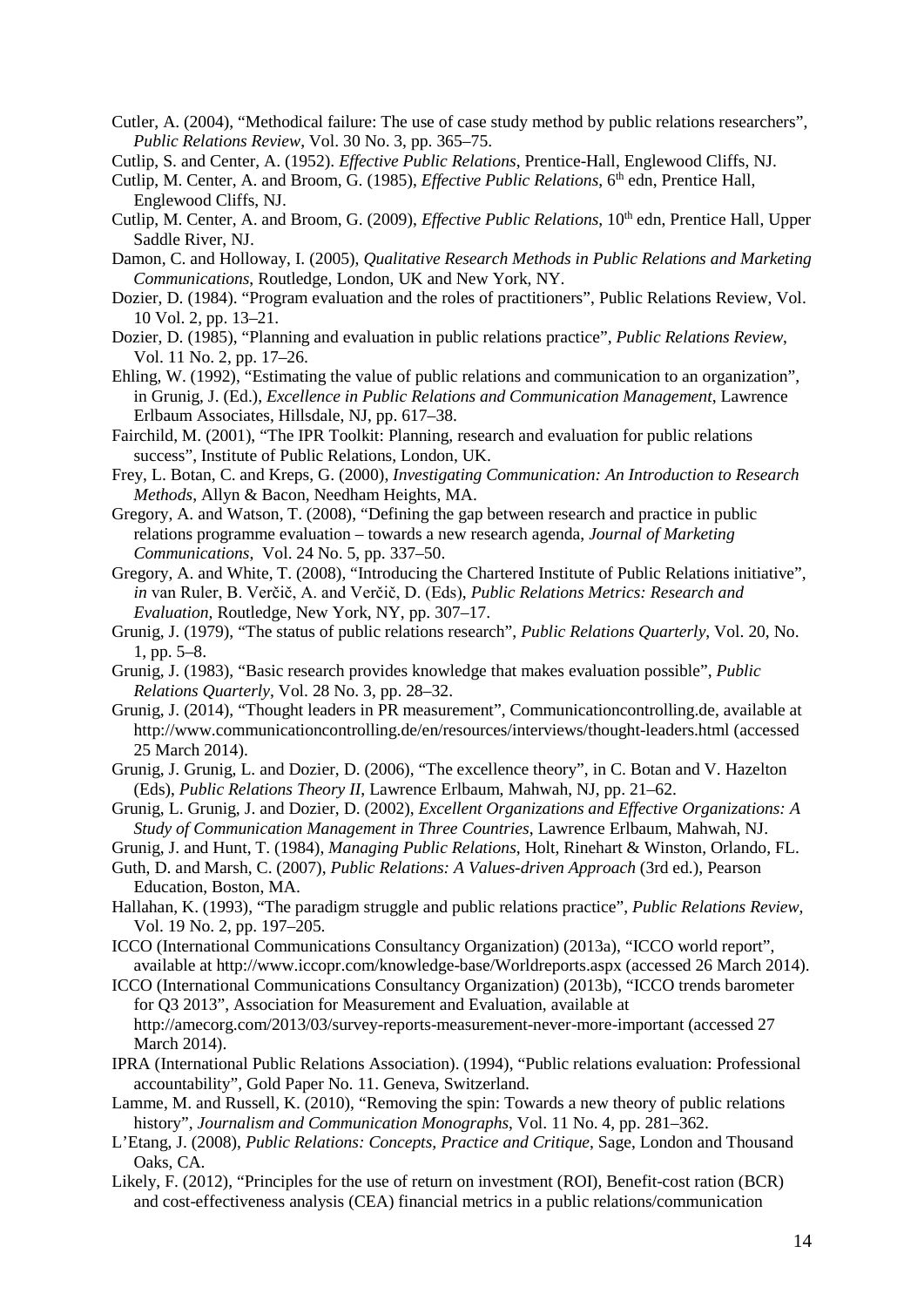(PR/C) department", paper presented to the 15th International Public Relations Research Conference, Miami, FL, March.

- Likely, F. and Watson, T. (2013), "Measuring the edifice: Public relations measurement and evaluation practice over the course of 40 years", in Sriramesh, K. Zerfass, A. and Kim, J. (Eds), *Public Relations and Communication Management: Current Trends and Emerging Topics*, Routledge, New York, pp. 143–62.
- Lindenmann, W. (1979), "The missing link in public relations research", *Public Relations Review*, Vol. 5, No. 1, pp. 26–36.
- Lindenmann, W. (1980), "Hunches no longer suffice", *Public Relations Journal*, Vol. 36, No. 6, pp. 9–13.
- Lindenmann. W. (1993), "An 'effectiveness yardstick' to measure public relations success", *PR Quarterly*, Vol. 38 No. 1, pp. 7–9.
- Lindenmann, W. (2001), "Research doesn't have to put you in the poorhouse", Institute for Public Relations, Gainesville, FL, available at http://www.instituteforpr.org/topics/research-savings (accessed 26 March 2014).
- Littlejohn, S. and Foss, K. (2008). *Theories of Human Communication*, 9<sup>th</sup> edn, Thomson-Wadsworth, Belmont, CA.
- Macnamara, J. (1992), "Evaluation: The Achilles heel of the public relations profession", *International Public Relations Review*, Vol. 15 No. 4, pp. 17–31.
- Macnamara, J. (1999), "Research in public relations: A review of the use of evaluation and formative research", *Asia Pacific Public Relations Review*, Vol. 1 No. 2, pp. 107–33.
- Macnamara, J. (2002), "Research and evaluation", in Tymson, C. and Lazar, P. (Eds), *The New Australian and New Zealand Public Relations Manual*, Tymson Communications, Sydney, pp. 100–134.
- Macnamara, J. (2012), *Public Relations Theories, Practices, Critiques*, Pearson, Sydney, NSW.
- Macnamara, J. (2013), "The toe bone to the head bone logic model: An approach to connect PR and corporate communication to organization and business outcomes", Association for Measurement and Evaluation of Communication, London, UK, available at http://amecorg.com/2013/05/toebone-to-the-head-bone-logic-model (accessed 25 March 2014).
- Macnamara J. (2014), "Emerging international standards for measurement and evaluation of public relations: A critical analysis", *Public Relations Inquiry*, Vol. 3 No. 1, pp. 7–28.
- Marklein, T. and Paine, K. (2012), "The march to standards", presentation to the  $4<sup>th</sup>$  European Summit on Measurement, Dublin, Ireland, June, available at http://amecorg.com/downloads/dublin2012/The-March-to-Social-Standards-Tim-Marklein-and-
- Katie-Paine.pdf (accessed 10 March 2014). McCoy, M. and Hargie, O. (2012), "Measurement and evaluation", in Theaker, A. (Ed.), *The Public Relations Handbook*, 4<sup>th</sup> edn, Routledge, Abingdon, Oxon. UK, pp. 195–218.
- Merriam-Webster (2014b), "Evaluation", available at http://www.merriamwebster.com/dictionary/evaluate (accessed 26 March 2014).
- Michaelson, D. and Stacks, D. (2011), "Standardization in public relations measurement and evaluation", *Public Relations Journal*, Vol. 5, No. 2, pp. 1–22.
- Miles, M. and Huberman, M. (1994), *Qualitative Data Analysis*, Sage, Thousand Oaks, CA.
- Murray, K. and White, J. (2005) "CEOs' views on reputation management", *Journal of Communication Management*, Vol. 9 No. 4, pp. 348–58.
- Newman, I. and Benz, C. (1998), *Qualitative-quantitative Research Methodology: Exploring the Interactive Continuum*, Southern Illinois University, Carbondale, IL.
- Neuendorf, K. (2002), *The Content Analysis Guidebook*, Sage, Thousand Oaks, CA.
- Noble, P. and Watson, T. (1999), "Applying a unified public relations evaluation model in a European context", paper presented to the Transnational Communication in Europe: Practice and Research Congress, Berlin, Germany.
- Oxford Dictionaries. (2014b), "Evaluation", available at

http://www.oxforddictionaries.com/definition/english/evaluation (accessed 26 March 2014). Pavlik, J. (1987), *Public Relations: What Research Tells Us*, Sage, Newbury Park, CA.

Peters, J. (2001), "The only proper scale of representation: The politics of statistics and stories", *Political Communication*, Vol. 18 No. 4, pp. 433–50.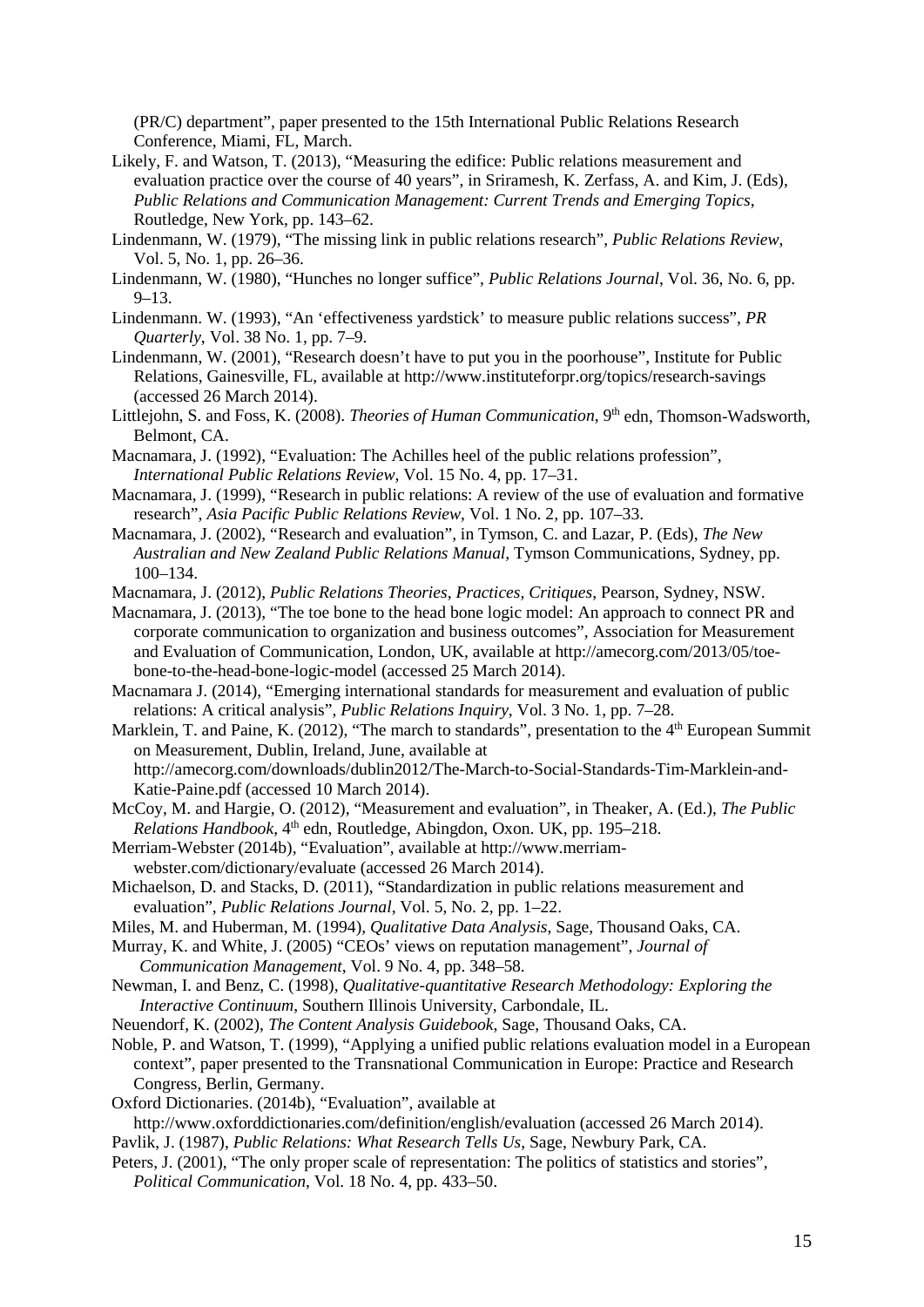- PRSA (Public Relations Society of America) (2014), "Measurement resources", available at http://www.prsa.org/intelligence/businesscase/measurementresources (accessed 14 June 2014).
- Ragan/NASDAQ OMX Corporate Solutions (2013), "PR Measurement". Chicago, IL. Available at http://bit.ly/PRMeasureWPPR (accessed 10 March 2014).
- Skelley, L. and Ziviani, M. (2012), "Measuring PR performance across borders how a global programme works", in 'PR Professionals Definitive Guide to Measurement, Association for Measurement and Evaluation of Communication, London, UK, available at http://prguidetomeasurement.org/wp-content/uploads/2013/04/Chapter-5-Laura-Skelley-Michael-Ziviani.pdf (accessed 25 March 2014).
- Tedlock, B. (2008), "The observation of participation and the emergence of public ethnography", in Denzin, N. and Lincoln, Y. (Eds), *Strategies of Qualitative Inquiry*, 3rd edn, Sage, Thousand Oaks, CA, pp. 151–71.
- van Ruler, B. Verčič, A. and Verčič, D. (Eds) (2008), *Public Relations Metrics: Research and Evaluation*, Routledge, New York, NY.
- VanSlyke Turk, J. (Ed.) (2006), "The professional bond: Public relations education for the 21st century", Commission on Public Relations Education, available at http://www.commpred.org (accessed 25 March 2014).
- Walker, G. (1997), "Public relations practitioners' use of research, measurement and evaluation", *Australian Journal of Communication,* Vol. 24 No. 2, pp. 97–113.
- Watson, T. (1997), "Measuring the success rate: Evaluating the PR process and PR programmes", in Kitchen, P. (Ed.), *Public Relations Principles and Practice*, International Thomson Business Press, London, UK, pp. 283–99.
- Watson, T. (2008), "Public relations research priorities: A Delphi study", *Journal of Communication Management*, Vol. 12 No. 2, pp. 104–23.
- Watson, T. (2012), "The evolution of public relations measurement and evaluation", *Public Relations Review*, Vol. 38 No. 3, pp. 390–98.
- Watson, T. and Noble, P. (2007), *Evaluating Public Relations: A Best Practice Guide to Public Relations Planning, Research and Evaluation*, 2nd edn, Kogan Page, London and Philadelphia, PA.
- Watson, T. and Noble, P. (2014), *Evaluating Public Relations: A Best Practice Guide to Public Relations Planning, Research and Evaluation*, 3rd edn, Kogan Page, London and Philadelphia, PA.
- Weiner, M. (2006), *Unleashing the Power of PR: A Contrarians Guide to Marketing and Communication*, John Wiley & Sons, San Francisco, CA.
- White, J. and Blamphin, J. (1994), *Priorities for Research into Public Relations Practice in the United Kingdom*, City University Business School and Rapier Marketing, London, UK.
- Wilcox, D. and Cameron, G. (2010), *Public Relations: Strategies and Tactics*, 9<sup>th</sup> edn, Allyn & Bacon, Boston, MA.
- Wright, D. and Hinson, M. (2012), "Examining how social and emerging media have been used in public relations between 2006 and 2012: A longitudinal analysis", *Public Relations Journal*, Vol. 6 No. 4, pp. 1–40.
- Wright, D. Gaunt, R. Leggetter, B. Daniels, M. and Zerfass, A. (2009), "Global survey of communications measurement 2009 – final report, Association for Measurement and Evaluation of Communication, London, UK, available at http://amecorg.com/wpcontent/uploads/2011/08/Global-Survey-Communications\_Measurement-20091.pdf (accessed 10 March 2014).
- Zerfass, A. (2010), "Assuring rationality and transparency in corporate communications. Theoretical foundations and empirical findings on communication controlling and communication performance management", in Dodd, M. and Yamamura, K. (Eds), *Ethical Issues for Public Relations Practice in a Multicultural World, 13th International Public Relations Research Conference,* Institute for Public Relations, Gainesville, FL, pp. 947–66 .
- Zerfass, A. Verčič, D. Verhoeven, P. Moreno, A. and Tench, R. (2012), "European communication monitor 2012: Challenges and competencies for strategic communication", Helios Media and EACD/EUPRERA, Brussels, Belgium.